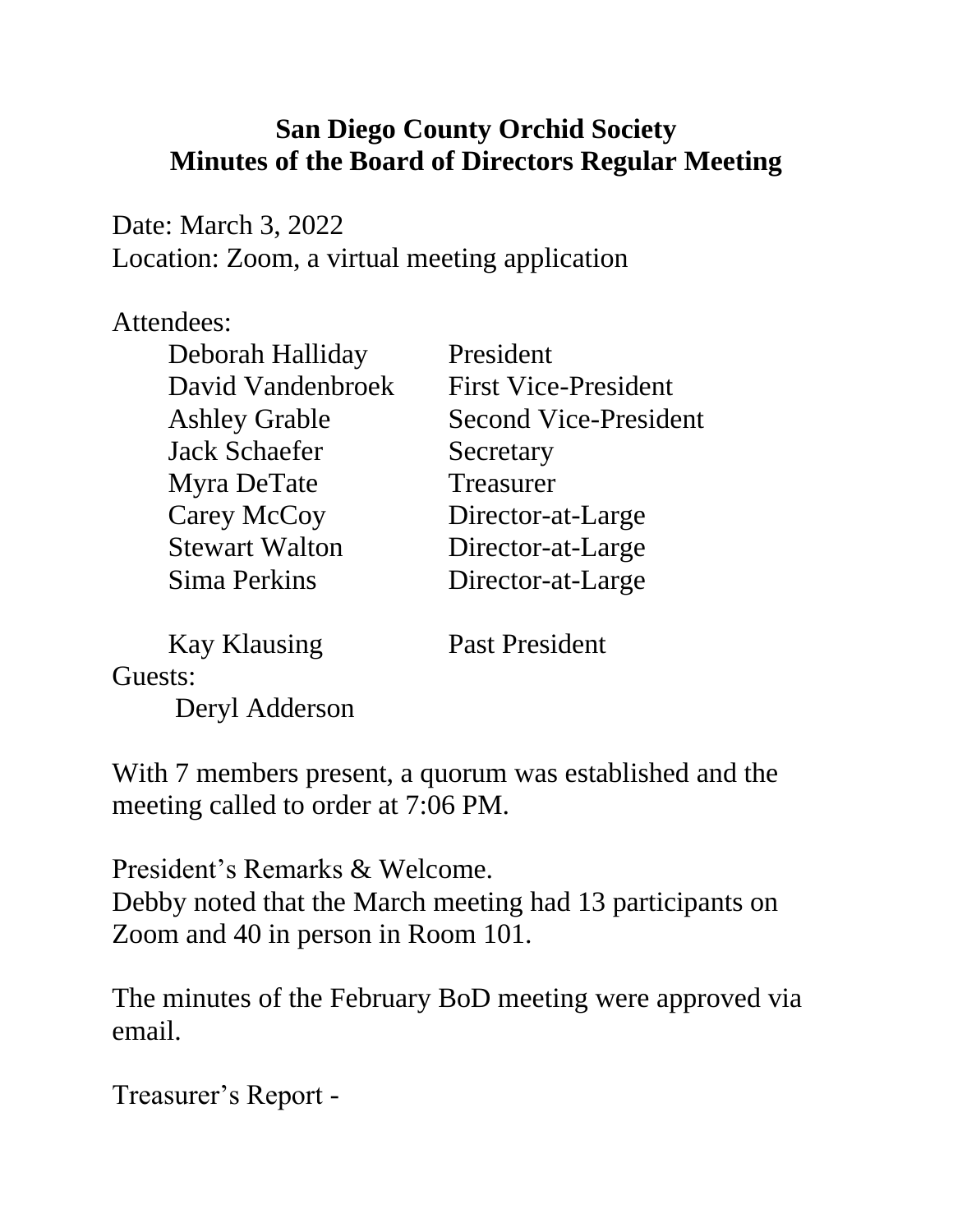The Treasurer's report was presented by Myra. Debby moved to accept the Treasurer's report. The motion was seconded and passed.

April General Meeting -

The next General Meeting is scheduled for April 5, 2022 We expect to have an in person/hybrid meeting. Main Speaker: First VP Dave Vandenbroek will announce that. : Discussed a couple possibilities. James Rose is a possibility

Culture Class: Peter Tobias European Terrestrials.

**Discussion** 

Discussion of the problem with people in the waiting room and we do not have someone monitoring the waiting room. Can we do away with the waiting room and use something else?

Discussion about a personal encounter that happened at the general meeting. It was moved and seconded that the board initiate drafting a letter of censure to address the encounter. The motion passed.

Spring Show 2022 Report

- a. Newport Harbor Orchid Society is coming!
- b. Expecting 16 vendors. All paid except Andy & Angelic
- c. Promotion & Tickets
	- i. Tickets proceeds? Myra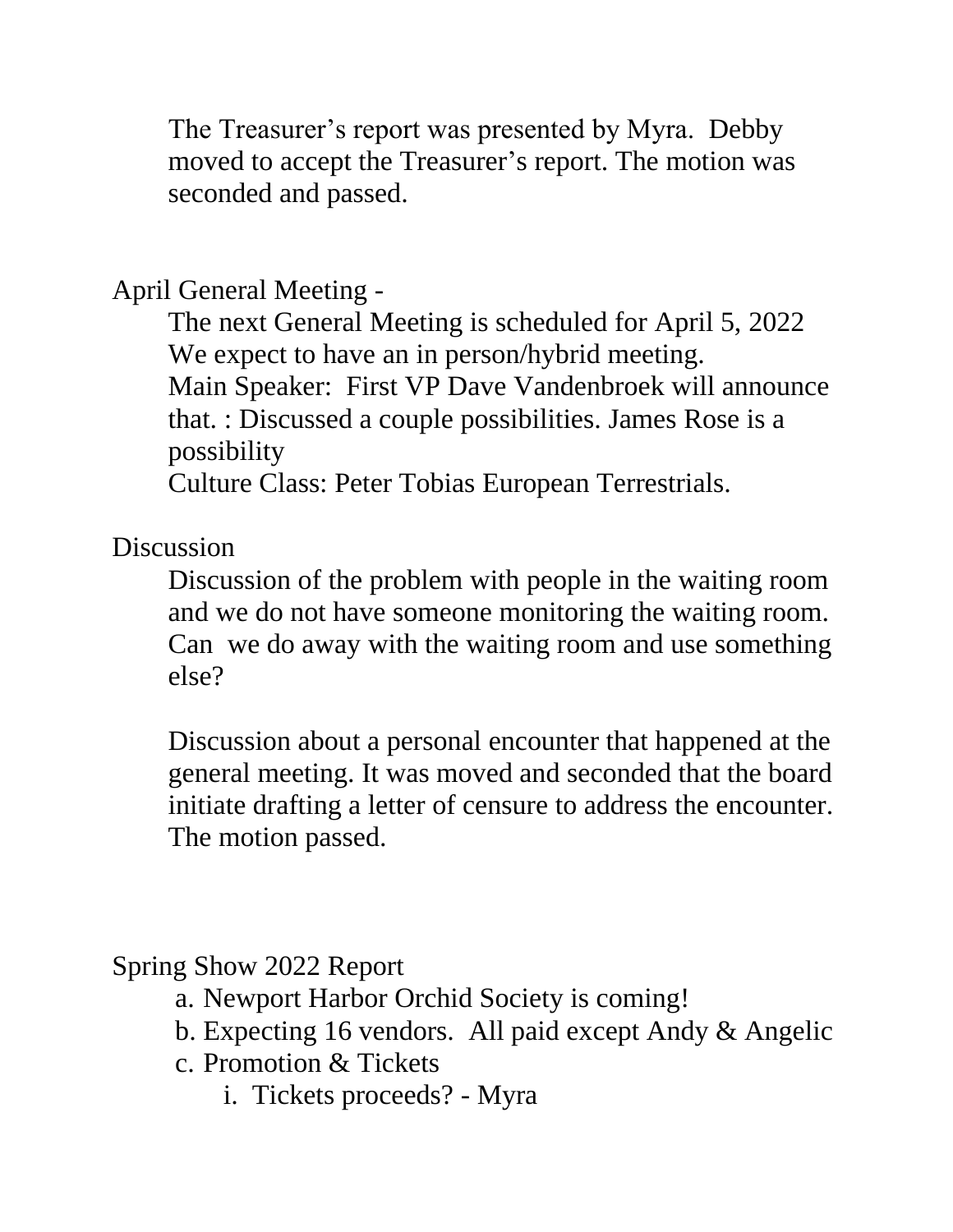- ii. We gave out postcards and bookmarks at the meeting
- iii. Promotions Ashley gave a good update on the promotion efforts
- d. Other Show matters
	- i. Fire permit applied for
	- ii. Catering booked.
	- iii. Working on final ads to get the program to printer.
	- iv. Volunteer signups Jack gave an update
	- v. Nancy Walters is working on volunteers
	- vi. Myra reported on member sales.
	- vii. Also discussed plans for computer for presentation area, projector & screen.
- e. We expect to schedule a final Zoom meeting with show committee next week.

Donation offered of cymbidium collection. Can someone go look at it. Discussion of how to get these. Kay has some space. These will go to conservation. I will be contact point. Kay, Jack & hopefully Bob can go get plants. Jack asked if we would sell these plants thru conservation. Answer is yes.

San Diego Botanical Garden Show

- a. Debby will coordinate as before
- b. Myra will do plant sales for SDCOS,
- c. Conservation takes one weekend.
- d. Jack & Myra help out? Generally yes.
- e. Need information on Sales Weekends
- Review of March General Meeting